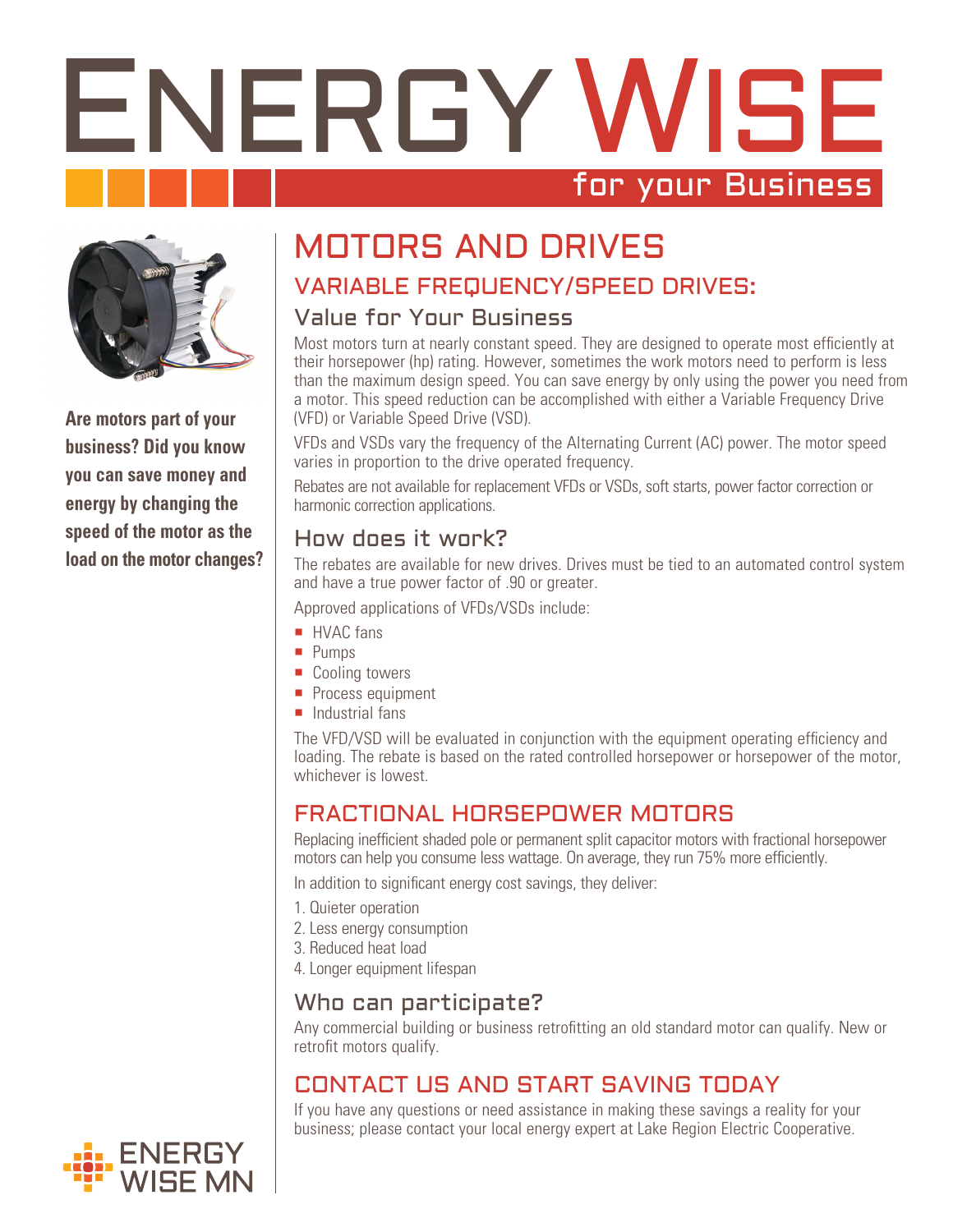# EC MOTORS AND DRIVES

# Rebate Application

#### Business Member Information:

|       | State ZIP                            |
|-------|--------------------------------------|
|       | Account $#$                          |
| Email | Phone <b>Phone Phone Phone Phone</b> |

#### Rebate Recipient:

To release the rebate incentive check to an alternate party other than the cooperative business member, the member must specify an alternative mailing address and authorize with a signature below.

Please Send Rebate to (check one):

| $\Box$ Business Member | $\Box$ Alternative Recipient |              |  |
|------------------------|------------------------------|--------------|--|
|                        | Recipient Name               |              |  |
|                        |                              |              |  |
| City                   |                              | State<br>7IP |  |
| <b>Contact Name</b>    |                              |              |  |

#### Application Check List:

 $\Box$  Rebate application with signature

 $\Box$  Itemized project invoices (labor & materials)

 $\Box$  Equipment specifications

The undersigned does hereby certify that the undersigned is solely responsible for the accuracy of the information contained in this application. All rules of the program have been followed and the installation is complete. The undersigned acknowledges that nothing contained in the application imposes any liability on the cooperative for the work performed and information presented by the member, member's engineer, contractor, or vendor. The undersigned also authorized payment of incentive directly to the specified rebate recipient.

#### **Rebate applications due no later than the third Friday in November.**

#### Member Signature:

Member Signature \_\_\_\_\_\_\_\_\_\_\_\_\_\_\_\_\_\_\_\_\_\_\_\_\_\_\_\_\_\_\_\_\_\_\_\_\_\_\_\_\_\_\_\_\_\_\_\_\_\_ Date \_\_\_\_\_\_\_\_\_\_\_\_\_\_\_\_\_\_\_\_\_\_\_\_\_\_\_\_\_\_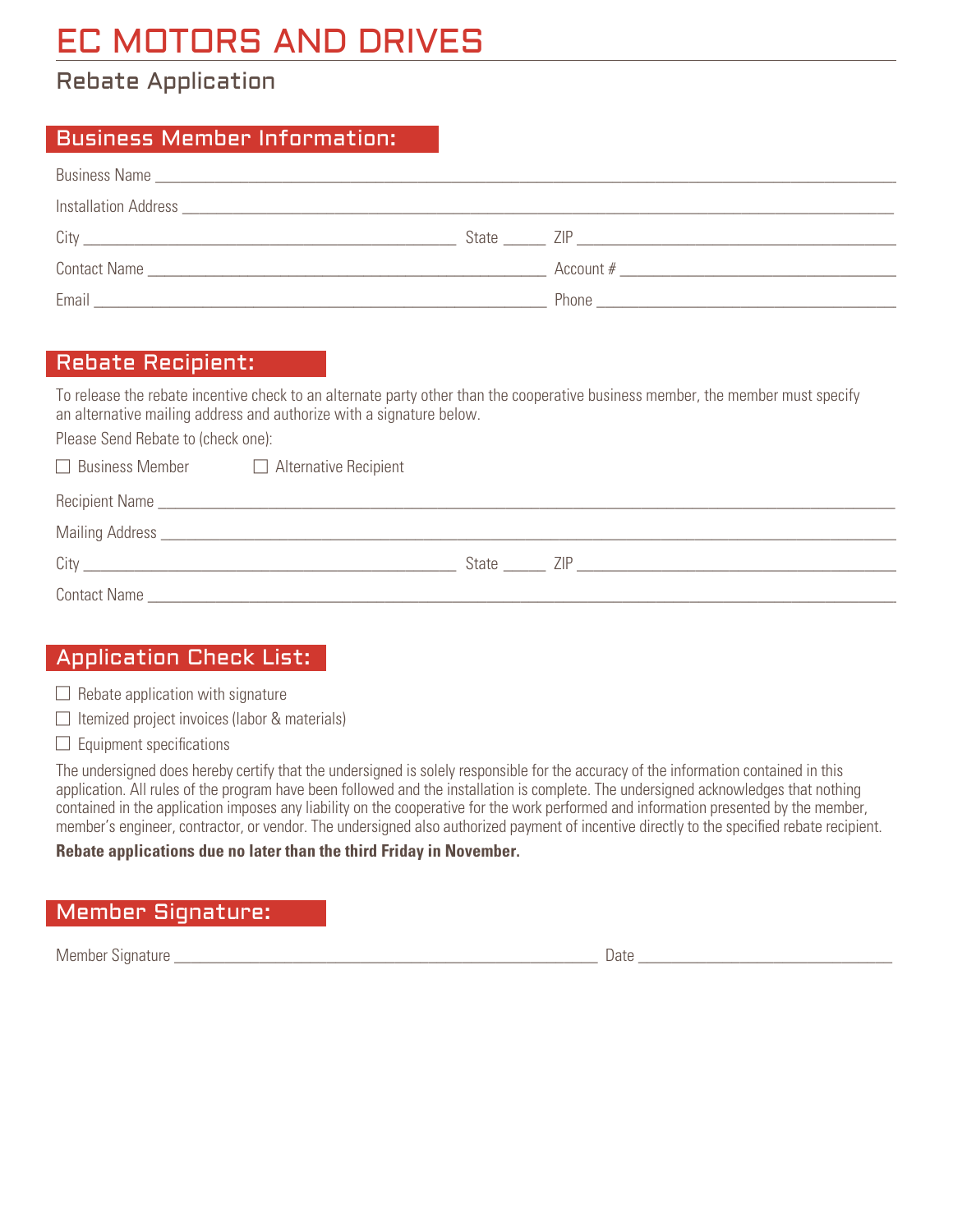# MOTORS AND DRIVES

### Rules & Information

#### Warranty Information

Rebate qualifications do not imply any representation or warranty of such equipment, design or installation by the cooperative. The cooperative shall not be responsible or liable for any personal injury or property damage caused by this equipment. The cooperative does not guarantee that a specific level of energy or cost savings will result from the implementation of energy conservation measures or the use of products funded under this program. In no event shall the cooperative be liable for any incidental or consequential damages.

#### General Program Rules

- 1. Installation must be complete before application is submitted and funds are issued.
- 2. Members and vendors must submit itemized equipment invoices, rebate application, and manufacturer equipment specifications. To ensure that the equipment installed meets the cooperative's performance standards, these invoices must itemize labor charges, quantity and price of the equipment installed, as well as information regarding the manufacturer and model numbers for all equipment included in the rebate.
- 3. The cooperative reserves the right to conduct random inspections of installations.
- 4. Rebates must be applied for within the calendar year of invoice date.
- 5. Project must comply with all program specific rules and qualifications.
- 6. The member is responsible for checking with the cooperative to determine funding availability and to verify program parameters.

#### Drives – Variable Frequency (VFDs) & Variable Speed

- 1. Rebates apply to new drive installations only. Replacement drives do not qualify for a rebate.
- 2. Rebates apply to drives in systems that:
	- Are tied to an automated control system
	- Have a Power Factor of .90 or greater
- 3. Approved application include:
	-
	- HVAC fans Cooling towers Industrial fans
		-
	- Pumps Process equipment
- 4. Applications not eligible for the prescriptive program (but can be evaluated under other programs):
	- Chillers VFDs greater than 200 hp
	- Refrigeration compression Irrigation (see Agricultural programs)
- 5. Non-approved applications may be submitted for evaluation through the Custom Energy Grant<sup>®</sup> Rebate program. The drive will be evaluated in conjunction with the equipment operating efficiency and loading. Additional applications not approved for drive rebates include soft-start, power-factor correction or related equipment.
- 6. Rebates are based on the rated VFD controlled horsepower or horsepower of motor, whichever is lower.
- 7. ECM or DC motors with controls for speed regulation also qualify for the VFD rebate on a cumulative HP basis as long as all other requirements are met.

#### Fractional Horse Power Motors

- 1. Rebates are available for new or retrofit motor installations. Rewound or repaired motors do not qualify.
- 2. Retrofit motor rebates are available only if an existing fractional AC motor of comparable size is replaced. Replacement of existing ECM or brushless DC motors do not qualify.
- 3. Rebates apply to motors from 1/64 hp to 3/4 hp.
- 4. The nameplate of the new motor must clearly state the efficiency in order to qualify for rebates.
- 5. Motors greater than 3/4 hp must be evaluated through the Custom Conservation rebate program.
- 6. Motors controlled to vary speed depending on load conditions may qualify for the a variable speed rebate of \$30/cumulative HP under the VFD prescriptive rebate..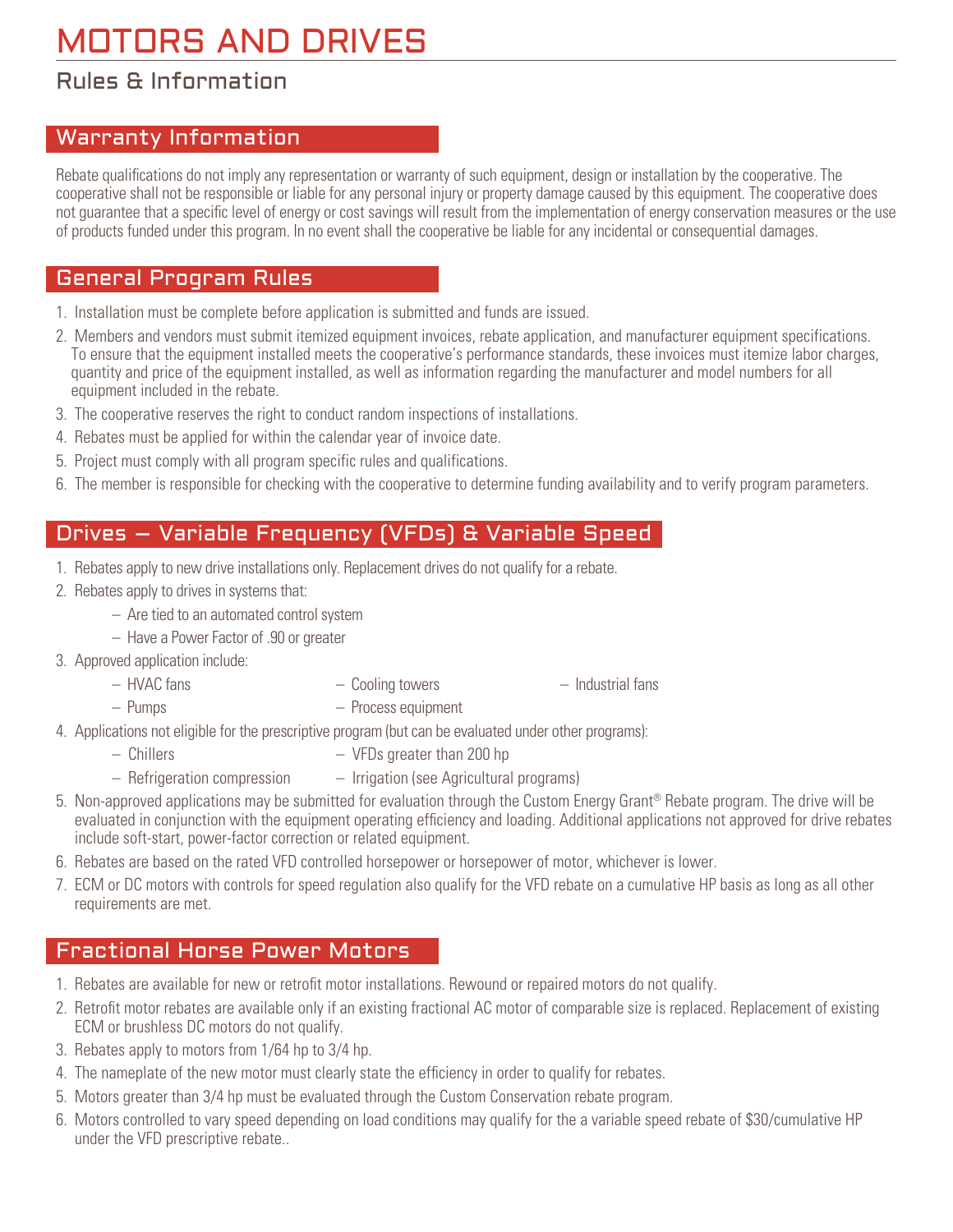# MOTORS AND DRIVES

# Equipment & Rebate Information

### Fractional HP Motors

#### **1/64 – 1/16 HP (11 – 48 watt) Motors – Rebate \$5/Motor**

| <b>End Use</b> | <b>Manufacturer &amp; Model Type</b> | <b>RPM</b> | Eff $%$ | <b>Operating Hrs Quantity</b> | <b>Rebate</b> |
|----------------|--------------------------------------|------------|---------|-------------------------------|---------------|
|                |                                      |            |         |                               |               |
|                |                                      |            |         |                               |               |
|                |                                      |            |         |                               |               |
|                |                                      |            |         |                               |               |
|                |                                      |            |         |                               |               |
|                |                                      |            |         |                               |               |

#### **1/15 – 1/6 HP Motors – Rebate \$10/Motor**

| <b>End Use</b> | <b>Manufacturer &amp; Model</b> | <b>Type</b> | <b>RPM</b> | Eff % | <b>Operating Hrs Quantity</b> | <b>Rebate</b> |
|----------------|---------------------------------|-------------|------------|-------|-------------------------------|---------------|
|                |                                 |             |            |       |                               |               |
|                |                                 |             |            |       |                               |               |
|                |                                 |             |            |       |                               |               |
|                |                                 |             |            |       |                               |               |
|                |                                 |             |            |       |                               |               |
|                |                                 |             |            |       |                               |               |

#### **1/5 – 3/4 HP Motors – Rebate \$15/Motor**

| <b>End Use</b> | <b>Manufacturer &amp; Model Type</b> | <b>RPM</b> | Eff $%$ | <b>Operating Hrs Quantity</b> | <b>Rebate</b> |
|----------------|--------------------------------------|------------|---------|-------------------------------|---------------|
|                |                                      |            |         |                               |               |
|                |                                      |            |         |                               |               |
|                |                                      |            |         |                               |               |
|                |                                      |            |         |                               |               |
|                |                                      |            |         |                               |               |
|                |                                      |            |         |                               |               |

\* DC - brushless direct current motor, ECM - electronically commutated motor

#### **Rebate Information**

| <b>Project Cost</b> |  |
|---------------------|--|
| <b>Rebate</b>       |  |